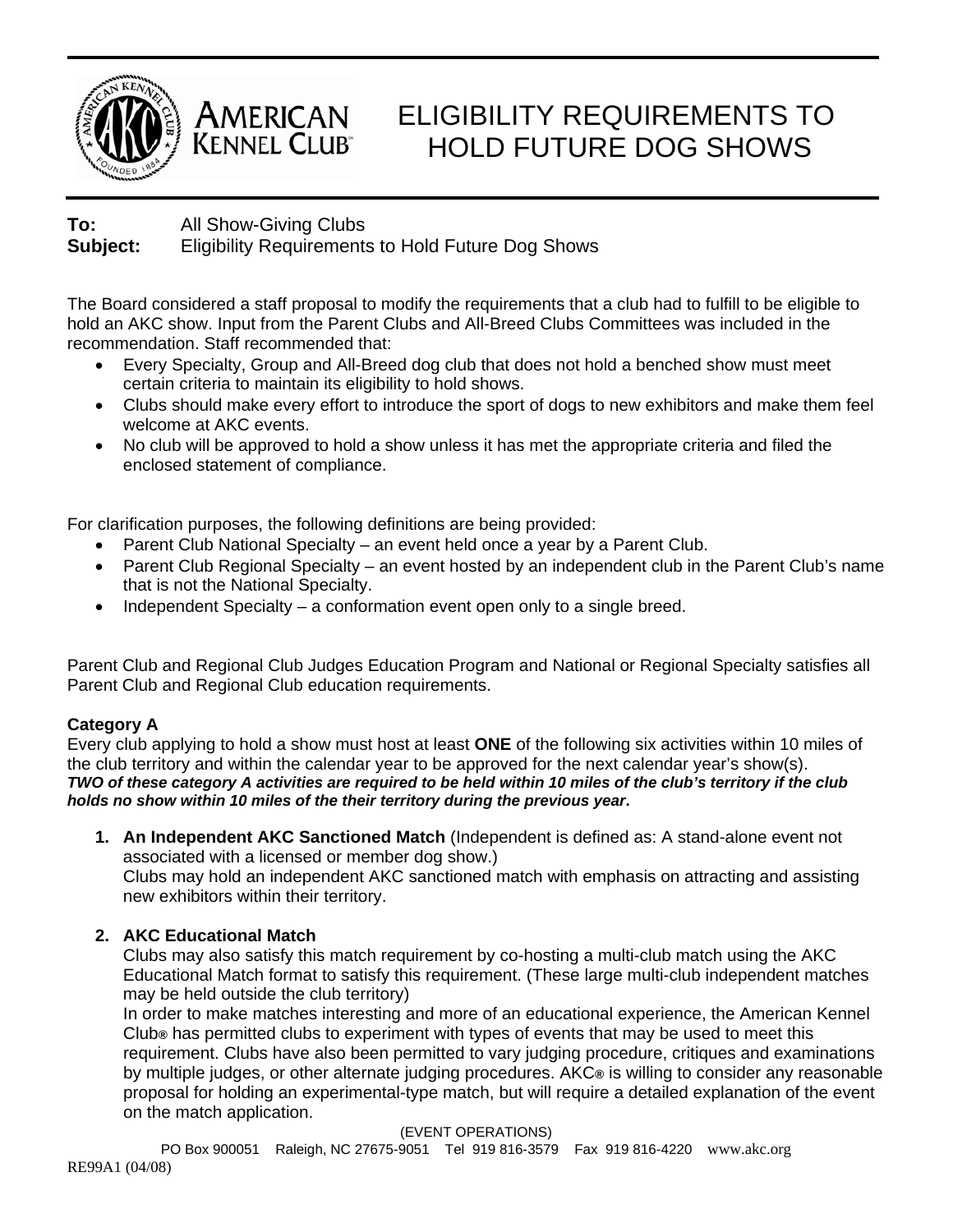For additional information or requests for variations from normal judging procedures at a sanctioned match, contact: Director of Public Education 8051 Arco Corporate Drive Suite 100 Raleigh, NC 27617-3390 (919-816-3712)

#### **3. An AKC Canine Good Citizen® Test**

Clubs may hold an AKC Canine Good Citizen Test. In order to receive CGC information, contact: American Kennel Club ATTN: Canine Good Citizen PO Box 900064 Raleigh, NC 27675-9064 (919-816-3894)

#### **4. An Active Public Education Program**

.

The Public Education Program must document significant activity. For example, Youth programs (4- H, Scouting Groups, or active Canine Ambassador Programs) or Public Education Programs at community functions, civic organizations, public library programs, support of an AKC Veterinary Outreach activity, a canine legislation representative, AKC Responsible Dog Ownership Day event, or participate in other community activities within 10 miles of the club territory. Documentation of PECs, Canine Ambassadors, and suitable educational activities will be submitted to: Director of Public Education 8051 Arco Corporate Drive Suite 100 Raleigh, NC 27617-3390

#### **5. Other Educational or Outreach Programs**

Other club outreach or educational activities may be used to satisfy this Section A requirement if the club receives advanced approval from AKC Event Operations. In order to have an activity approved, the club must submit a description of the activity, the intended audience, and the location of the activity. Submit the description to:

Director of the Event Operations PO Box 900051 Raleigh, NC 27675-9051 (919-816-3579)

#### **6. AKC Classified Advertising Program**

 The new AKC Classified Advertising Program entitled "Demand AKC Papers" asks clubs to place classified ads in their hometown papers that direct puppy buyers to www.demandakcpapers.com, www.puppybuyerinfo.com or www.akc.org. This initiative is to inform puppy-buyers that they should seek an AKC dog when buying a family pet in order to receive the healthiest, happiest dog possible, and to connect people with the information they need to make smart decisions throughout this process. For more information about the program call 212-696-8360

or visit http://www.akc.org/clubs/club communications.cfm. Please submit documentation about program participation to: Director of Club Communications, American Kennel Club, 260 Madison Avenue, New York, NY 10016 or e-mail to: lxp@akc.org

(EVENT OPERATIONS)

PO Box 900051 Raleigh, NC 27675-9051 Tel 919 816-3579 Fax 919 816-4220 www.akc.org RE99A1 (04/08)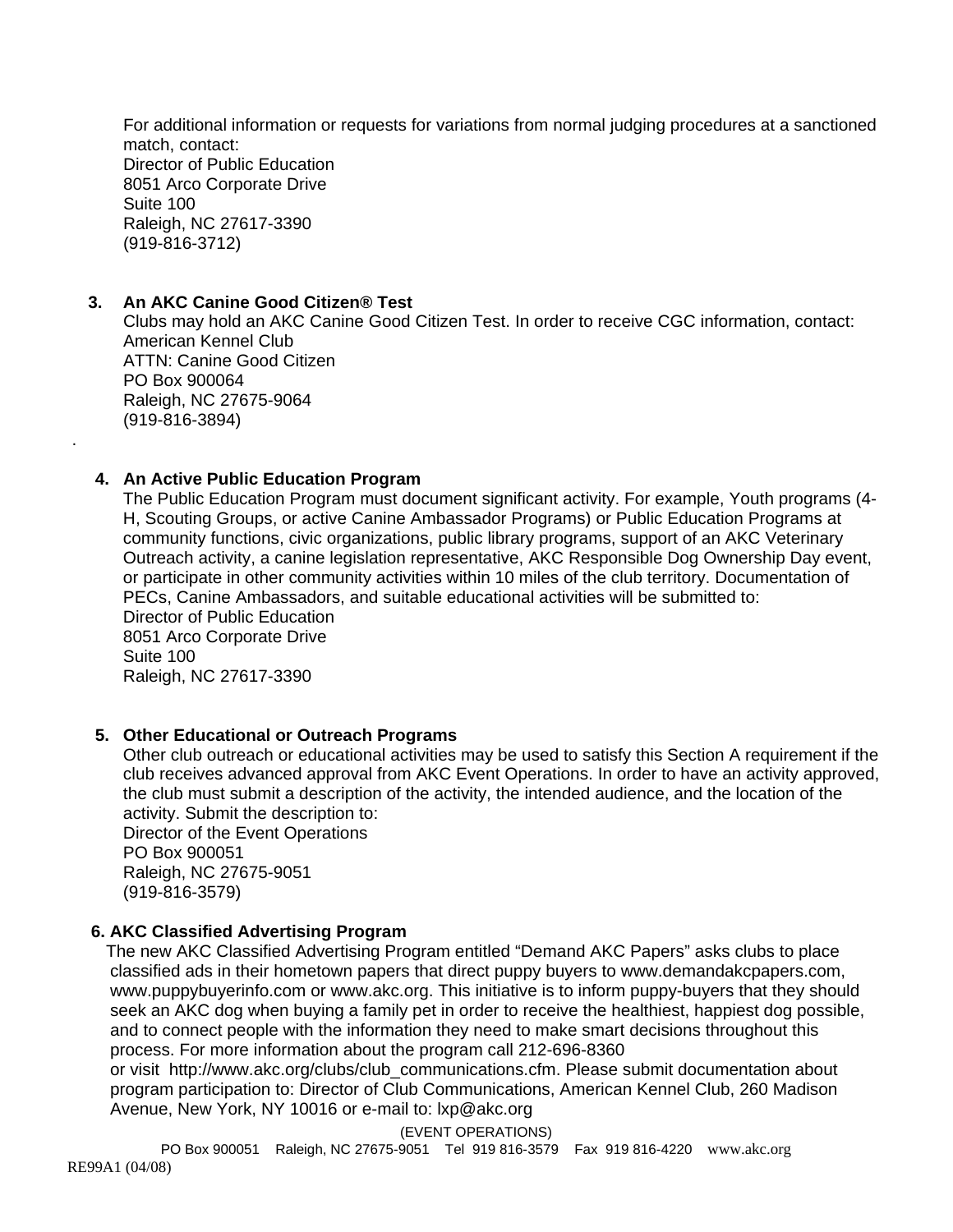## **Category B**

Every show-giving club is required to conduct and document at least **TWO** of the following eleven activities in its area within the calendar year to be approved for the next calendar year's show(s). *FOUR of these category B activities are required if the club's shows are held beyond 10 miles from the club's territory*.

#### **1. Conformation and/or Obedience/Rally, or Agility Training Classes**

Training classes that meet this requirement are those involving obedience, agility, or conformation and are open to the public.

#### **2. Breeder Referral Service**

The key to a meaningful breeder referral lies in making it known to the public that this information is readily available. The club must indicate how it advertises the referral service to the public. (i.e. on a club website, show catalog, the local Yellow Pages or advertises in local newspapers etc.)

- **3. Two Educational Programs for Club Members and the Public or Formal Judges Education** Clubs hold regular meetings and some of these meetings should involve educational programs that are of interest to the membership and the public. If the club is fulfilling this requirement, it should specify the dates of its educational meetings and give a summary of the programs for these meetings. Clubs are encouraged to invite the public to these meetings. Specialty clubs can satisfy this requirement by offering breed specific judges education programs including ringside mentoring, or on-line presentations. (i.e. On-line video, Power Point, or similar presentations)
- **4. Dog Show Tours** (May be conducted at events held outside the club territory) Dog shows tours help spectators understand the classes, ring procedure, championship points system, dog show etiquette, and promotes the sport of purebred dogs. A formal educational plan and schedule of tours conducted should be submitted to document this activity.
- **5. Registered Handler Seminars or Workshops** (May be conducted at events held outside the club territory)

Clubs that provide AKC Registered Handler seminars that educate new exhibitors and/or junior handlers encourage new exhibitors and promote the sport of dogs.

**6. New Exhibitor Briefing** (May be conducted at events held outside the club territory) New exhibitor briefings should help new exhibitors understand the dog show and feel more comfortable with the sport. The briefing must be publicized in the judging program and should include scheduled times. The briefing should explain the duties of the superintendent or show secretary, the AKC Executive Field Staff, the event committee, the ring steward, ring location, exercise areas, and assist with grooming space. An explanation of dog show classes, points computation, and verification of placements (judges book tear sheets). The club must document the briefing in the show report submitted for the event.